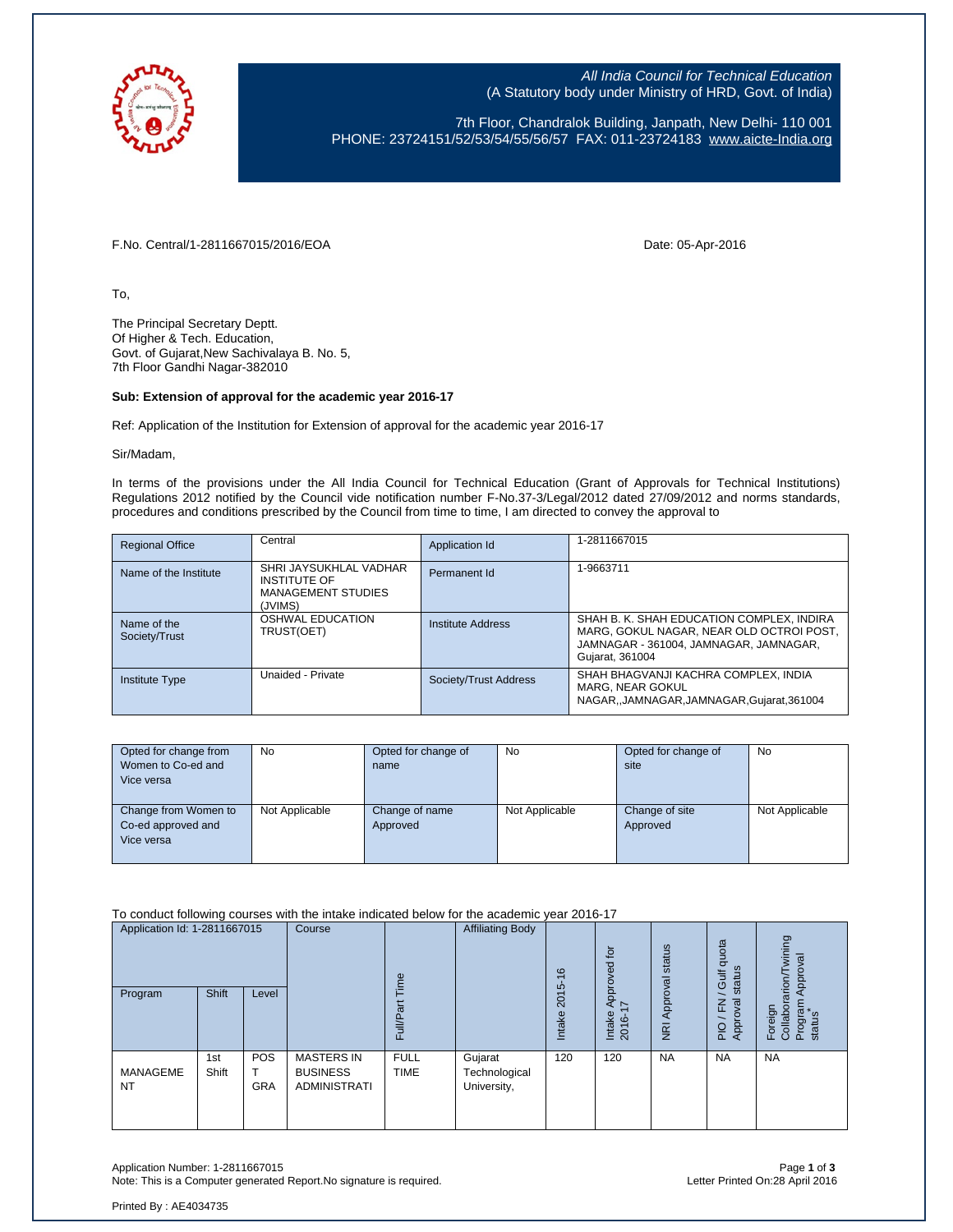

## All India Council for Technical Education (A Statutory body under Ministry of HRD, Govt. of India)

## 7th Floor, Chandralok Building, Janpath, New Delhi- 110 001 PHONE: 23724151/52/53/54/55/56/57 FAX: 011-23724183 [www.aicte-India.org](http://www.aicte-india.org/)

|            |              | <b>DUA</b><br>TE                                    | <b>ON</b>                                                   |                            | Ahmedabad                                            |    |    |           |           |           |
|------------|--------------|-----------------------------------------------------|-------------------------------------------------------------|----------------------------|------------------------------------------------------|----|----|-----------|-----------|-----------|
| <b>MCA</b> | 1st<br>Shift | <b>POS</b><br><b>GRA</b><br><b>DUA</b><br><b>TE</b> | <b>MASTERS IN</b><br><b>COMPUTER</b><br><b>APPLICATIONS</b> | <b>FULL</b><br><b>TIME</b> | Gujarat<br>Technological<br>University,<br>Ahmedabad | 60 | 60 | <b>NA</b> | <b>NA</b> | <b>NA</b> |

The above mentioned approval is subject to the condition that SHRI JAYSUKHLAL VADHAR INSTITUTE OF MANAGEMENT STUDIES (JVIMS) shall follow and adhere to the Regulations, guidelines and directions issued by AICTE from time to time and the undertaking / affidavit given by the institution along with the application submitted by the institution on portal.

In case of any differences in content in this Computer generated Extension of Approval Letter, the content/information as approved by the Executive Council / General Council as available on the record of AICTE shall be final and binding.

Strict compliance of Anti-Ragging Regulation:- Approval is subject to strict compliance of provisions made in AICTE Regulation notified vide F. No. 37-3/Legal/AICTE/2009 dated July 1, 2009 for Prevention and Prohibition of Ragging in Technical Institutions. In case Institution fails to take adequate steps to Prevent Ragging or fails to act in accordance with AICTE Regulation or fails to punish perpetrators or incidents of Ragging, it will be liable to take any action as defined under clause 9(4) of the said Regulation.

## **Note: Validity of the course details may be verified at www.aicte-india.org**

 **Dr. Avinash S Pant Vice - Chairman, AICTE**

Copy to:

- **1. The Regional Officer,** All India Council for Technical Education Tagore Hostel-2, Shamla Hills Bhopal-462 002, Madhya Pradesh
- **2. The Director Of Technical Education,** Gujarat
- **3. The Registrar,** Gujarat Technological University, Ahmedabad
- **4. The Principal / Director,** SHRI JAYSUKHLAL VADHAR INSTITUTE OF MANAGEMENT STUDIES (JVIMS) SHAH B. K. SHAH EDUCATION COMPLEX, INDIRA MARG, GOKUL NAGAR, NEAR OLD OCTROI POST, JAMNAGAR - 361004, JAMNAGAR,JAMNAGAR, Gujarat,361004
- **5. The Secretary / Chairman,**

OSHWAL EDUCATION TRUST(OET) SHAH BHAGVANJI KACHRA COMPLEX, INDIA MARG, NEAR GOKUL NAGAR,, JAMNAGAR,JAMNAGAR, Gujarat,361004

Application Number: 1-2811667015 Page **2** of **3** Note: This is a Computer generated Report.No signature is required.